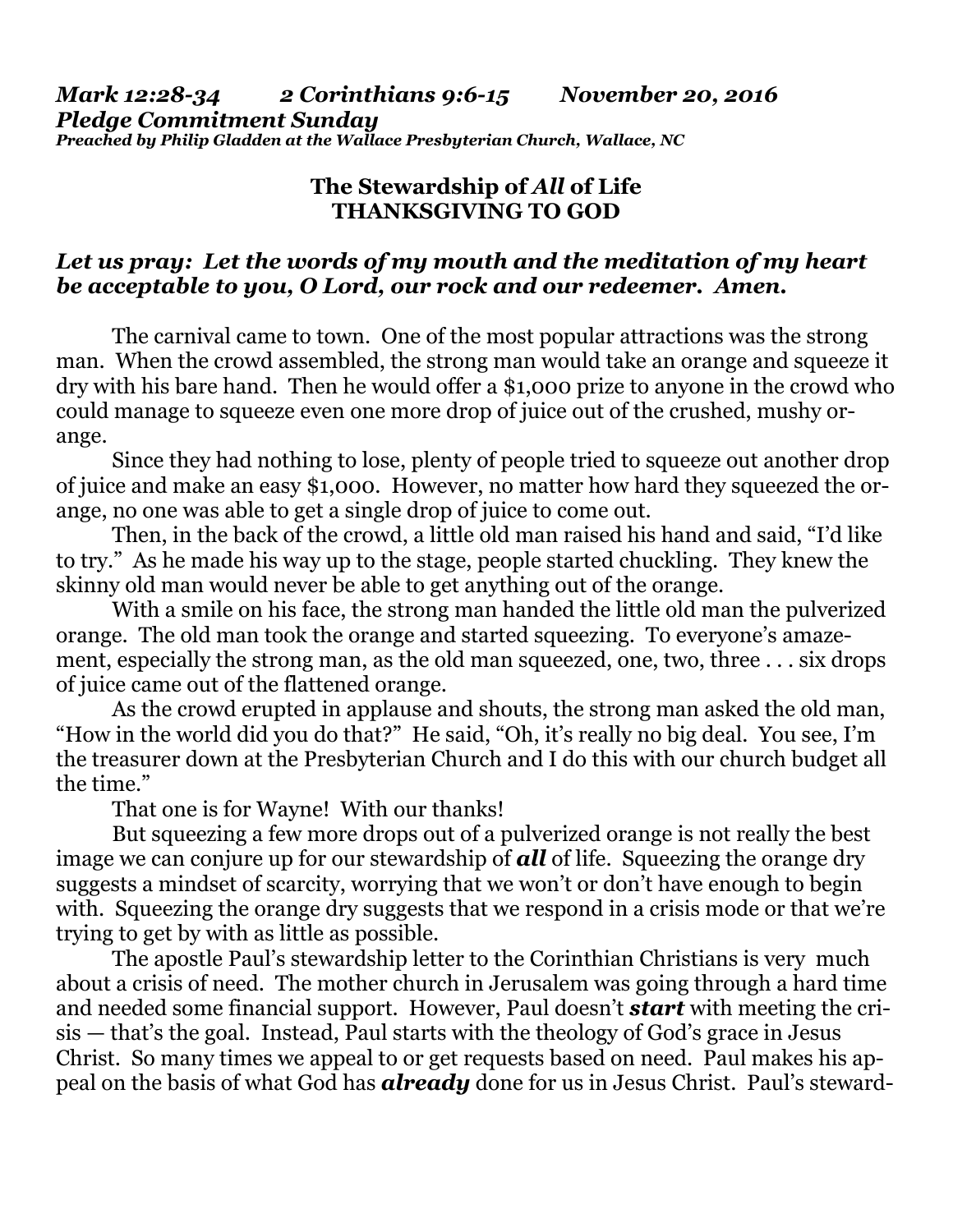ship theology can be summed up in 2 Corinthians 9:15: "Thanks be to God for his indescribable gift!"

 If you were in worship two weeks ago, you had the chance to pick up an envelope with information about the ministry and mission of the Wallace Presbyterian Church. If you weren't here that day, I hope you received a packet in the mail. With minutes for mission, personal notes, book discussions, ministry catalogs, personal testimonies, and a narrative budget, the session has shared with all of us both the reason *for* and the goal *of* our stewardship of *all* of life. The verses you have seen in our stewardship information are taken from Paul's own stewardship letter in 2 Corinthians 8-9: "You will be enriched in every way for your great generosity, which will produce thanksgiving to God through us; for the rendering of this ministry not only supplies the needs of the saints but also overflows with many thanksgivings to God." (2 Corinthians 9:11-12)

 In August, Dr. Dustin Ellington visited with us from Lusaka, Zambia, where he is a faculty member in the Bible department of Justo Mwale Theological University. Dustin talked about the challenges facing the students while in school and the graduates who go out to be pastors in churches. About a year ago, in their December 2015 update to The Outreach Foundation, Dustin and Sherri described two of the biggest challenges facing the church and pastors in southern Africa. Dustin wrote:

 "Two current challenges, which go together, are proliferations of 'prophets' and of the message that Jesus Christ is the ticket to wealth on earth. We are encouraged that Justo Mwale University is daily in the thick of working to equip Christian leaders to face these challenges.

 In Zambia and neighboring nations, newspapers keep eager readers up-to-date on the latest whereabouts of prophets. People hang their hopes on powerful 'men of God' who come to town announcing blessings and prosperity. In contrast to Rev. Jankens, who rides a bicycle between his eight congregations, the last such article I read said the visiting prophet arrived in Zambia from impoverished Malawi by private jet. Zambian military and police escorted him to a large stadium, where he allegedly worked miracles of healing and foretold the future. Another prophet promised in the past month that everyone who came to the stadium would receive an automatic deposit in their bank account. Sorry, but Sherri and I didn't attend, so we can't really say whether it happened! Meanwhile, the Council of Churches in Zambia (CCZ), an organization of some fifty or so Christian denominations working together, has been leaning on Justo Mwale for assistance in thinking through the church's challenges. Recently the CCZ asked us to provide, during their biennial conference for church leaders, a panel discussion on the prosperity gospel. Our head of school, Dr. Zulu, spoke from various Old Testament passages to say that God will help Africa to prosper, but that this does not mean it will occur without suffering and hard work.

 I spoke about the need to avoid using key Bible verses to defend one side, but instead to interpret verses in light of the whole chapters and books of the Bible in which they are found. This clarifies the meaning of particular verses and enables us to gauge the prosperity gospel responsibly. I thought I made some good points, but a bishop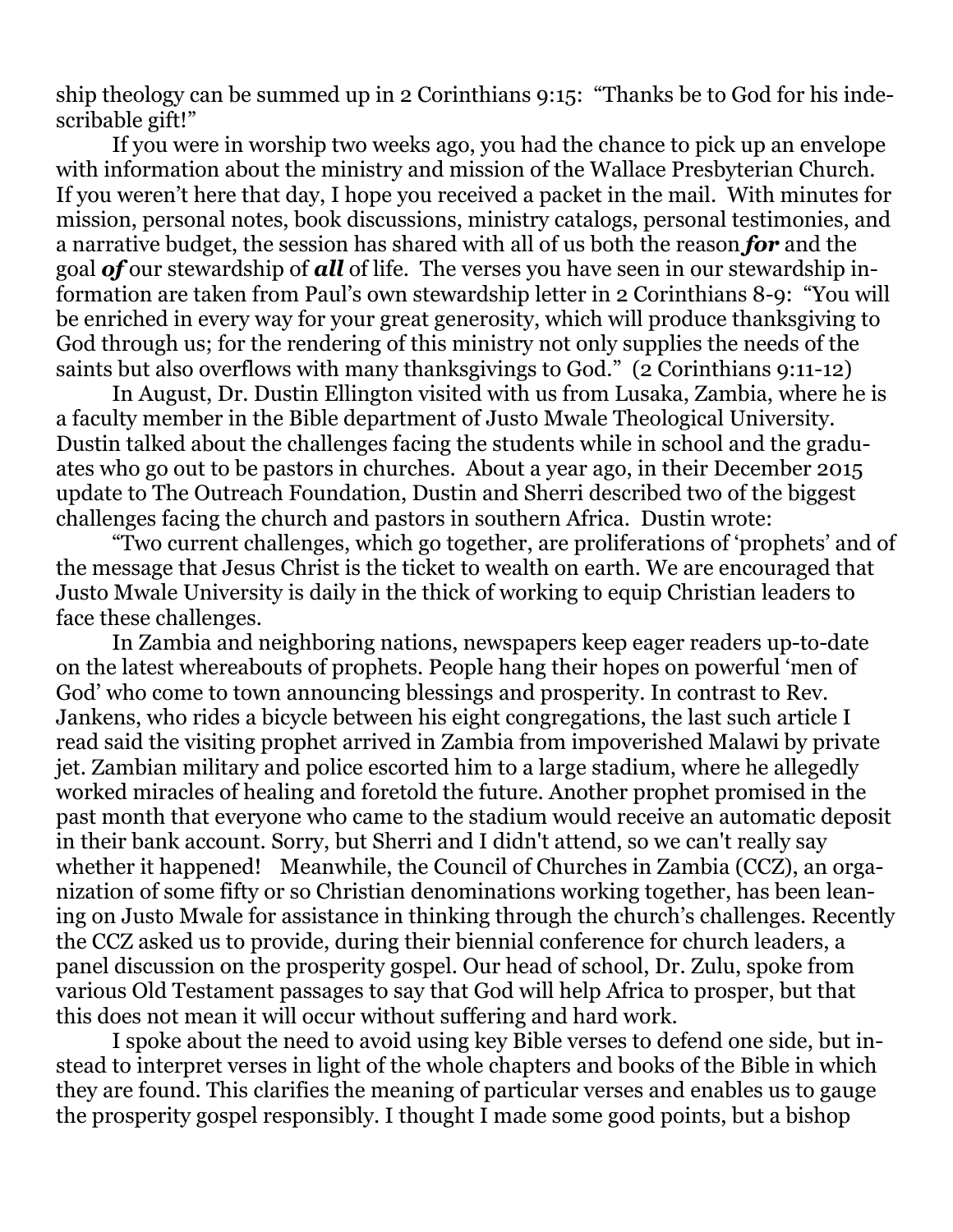quickly stood up to claim Jesus had promised that anyone who follows him will have their material possessions in this life multiplied a hundredfold (Mark 10:29-30).

 Unfortunately it seems the church in our part of Africa has largely swallowed the idea that Jesus will make people rich in this life, and many pastors and congregations market themselves with promises of wealth. Recently a colleague visited a church and heard he was very welcome – but that if he stayed and wasn't getting rich within three months, he should probably look elsewhere."

 We might read the apostle Paul's stewardship letter to the Corinthian Church and think he is guilty of preaching that very same "prosperity gospel." After all, Paul writes, "And God is able to provide you with every blessing in abundance . . ." (2 Cor. 9:8) But there is a comma at the end of that phrase, not a full-stop period. Paul continues, "so that by always having enough of everything, you may share abundantly in every good work."

 Yes, the Jewish Christians in the church in Jerusalem had a physical need that the offering from the Gentile Christians in the churches in Asia Minor would help. And yet, Paul's main motivation is primarily theological and spiritual. The Gentiles benefited from the Jews sharing the good news of Jesus Christ. Now the Gentiles have the opportunity to return the blessing, this time with their monetary gifts and pledges. Paul was convinced that a pragmatic dollar offering would be a powerful symbol of the unity between Jewish and Gentile Christians.

 In his stewardship letter, Paul writes about the blessings of participating in the mission and ministry to the saints in Jerusalem. He mentions the churches of Macedonia who have already made good on their previous pledge to the offering, and he offers this theological insight about that opportunity: "We want you to know about the grace of God that has been granted to the churches of Macedonia; for during a severe ordeal of affliction, their abundant joy and their extreme poverty have overflowed in a wealth of generosity on their part. For they voluntarily gave according to their means, and even beyond their means, begging us earnestly for the privilege of sharing in this ministry to the saints  $\dots$  They gave themselves first to the Lord  $\dots$  " (2 Cor. 8:1-5)

 Over the years, I have been asked many questions about stewardship and personal giving to the church. I think Paul provides a good answer to most, if not all, of the questions.

 How much am I supposed to give to the church? "Each of you must give as you have made up your mind, not reluctantly or under compulsion, for God loves a cheerful giver." (2 Cor. 9:7)

 Should I pledge based on my income before or after taxes? "Each of you must give as you have made up your mind, not reluctantly or under compulsion, for God loves a cheerful giver."

 Should all of my giving be to the church, or can I give to other organizations? "Each of you must give as you have made up your mind, not reluctantly or under compulsion, for God loves a cheerful giver."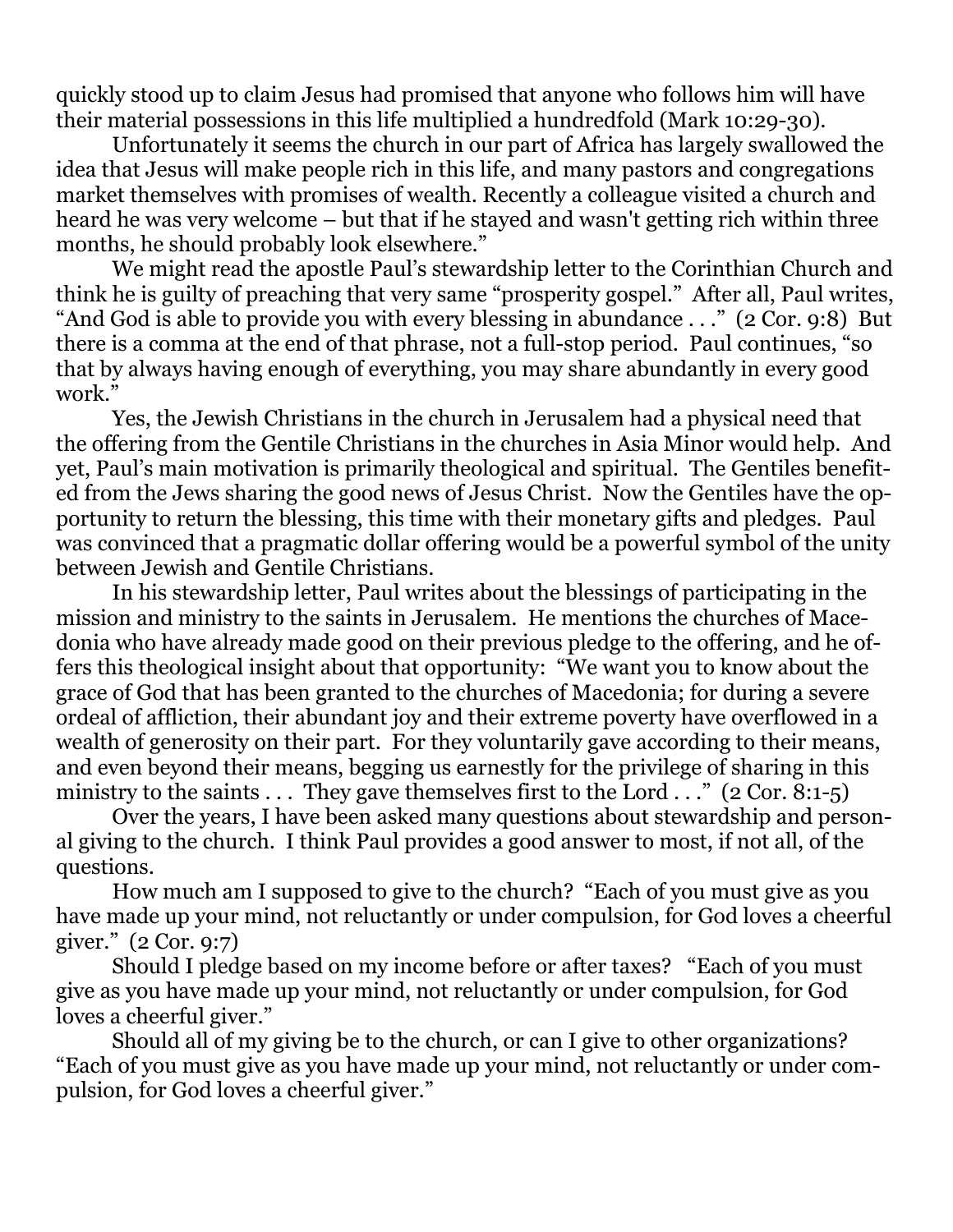What if my life circumstances change next year and I can't meet the pledge I made? "Each of you must give as you have made up your mind, not reluctantly or under compulsion, for God loves a cheerful giver."

What if my life circumstances change next year and I can give a lot more than the pledge I made? "Each of you must give as you have made up your mind, not reluctantly or under compulsion, for God loves a cheerful giver."

 As I walked my dogs around the circle on Wednesday afternoon, I worked out my sermon outline in my head. I thought I would begin with a bunch of stewardship jokes to ease the "anxiety level" of talking about money. However, at the Wednesday night Bible study, a little birdie (named Nancy) made the observation that most of what we had talked about (including some of the sample jokes) tended to focus on the negative aspects of giving and stewardship — I would say the perspective of operating out of scarcity. I think that's because we're uncomfortable much of the time talking about money in the church, so we try to chuckle our way through it. Nancy asked, "What if we talked about the joyful stories and experiences of giving and stewardship in the church?"

 That's why the left-hand margin note on the front page of the bulletin gives you a place to jot down things for which you are thankful to God. I wonder if any of us wrote something like, "Thank you God for the opportunity to give and to be involved in your work." This week we will spend Thursday in thanksgiving to God, and we will take time to thank God for a list of blessings. That's a good and right thing to do. But what about on Friday and a week from Thursday and on a bleak, dreary winter day in February or on a hot, humid day in July? The stewardship of *all* of life is a way of life, all of the time, year round.

 And our children are leading us in thanksgiving to God this morning, with their singing and their invitation to sign our leaves and stick them on the Thanksgiving tree. You are invited to bring your 2017 pledge to the communion table during the offertory, and to put your leaf of gratitude on the Thanksgiving tree at the same time.

 As we come to the end of this series of sermons about "The Stewardship of All of Life" and dedicate our 2017 pledges, hear again the lessons we have learned:

 \* "For by grace you have been saved through faith, and this is not your own doing; it is the gift of God. For we are what he has made us, created in Christ Jesus for good works, which God prepared beforehand to be our way of life." (Ephesians 2:8, 10)

 \* "Is this not the fast that I choose? Is it not to share your bread with the hungry, and bring the homeless poor into your house; when you see the naked to cover them, and not to hide yourself from your own kin?" (Isaiah 58:7)

 \* "Therefore I tell you, do not be anxious about your life . . . But strive first for the kingdom of God and his righteousness, and all these things will be given to you as well." (Matthew 6:25, 33)

\* "They need not go away; you give them something to eat." (Matthew 14:16)

 \* "I am confident of this, that the one who began a good work among you will bring it to completion by the day of Jesus Christ." (Philippians 1:6)